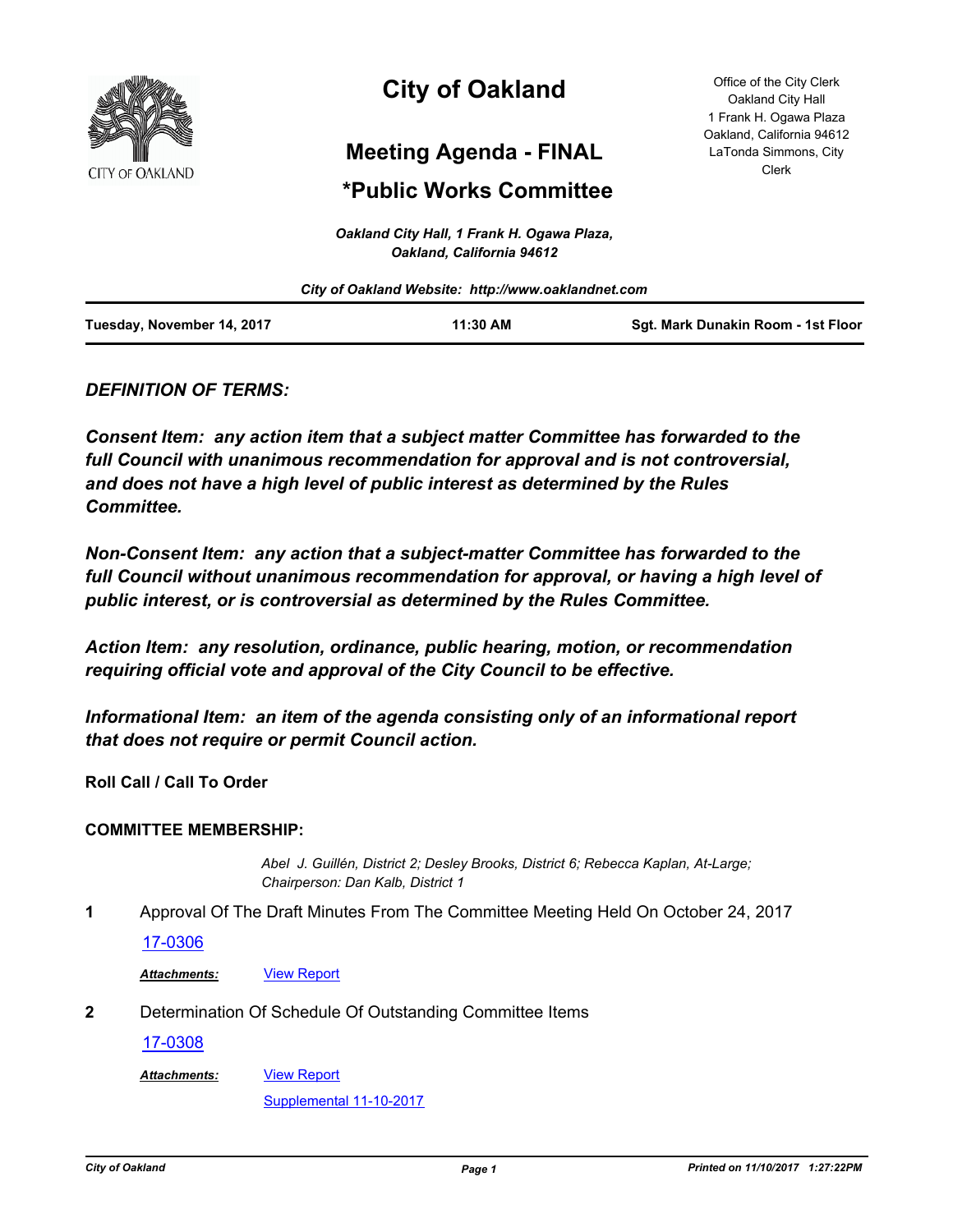Subject: Safe Routes To School Grant Projects - History And Future Strategy From: Department Of Transportation Recommendation: Receive A Informational Report On The History And The Future Strategy For The Former "Safe Routes To School" Grant And The Present "Active Transportation Program" Grant **3** [16-1174](http://oakland.legistar.com/gateway.aspx?m=l&id=/matter.aspx?key=27721)

[View Report](http://oakland.legistar.com/gateway.aspx?M=F&ID=50e183d2-908e-4e97-be89-1522ff1f89b3.pdf) *Attachments:*

[View Supplemental 11-02-17](http://oakland.legistar.com/gateway.aspx?M=F&ID=92e02f2b-9c0c-4fdb-85ae-719eae197cd9.pdf)

### *Legislative History*

| 6/1/17  | *Rules & Legislation<br>Committee                                                                                                                                                                                                                                                                                                                                                                                                                                            | Scheduled to the *Public Works Committee |  |
|---------|------------------------------------------------------------------------------------------------------------------------------------------------------------------------------------------------------------------------------------------------------------------------------------------------------------------------------------------------------------------------------------------------------------------------------------------------------------------------------|------------------------------------------|--|
| 6/13/17 | *Public Works Committee<br>There was 1 speaker on this item                                                                                                                                                                                                                                                                                                                                                                                                                  | Continued to the *Public Works Committee |  |
|         | The committee continued this item to the 9-26-2017 committee and directed<br>staff to return with a supplemental report that would include: 1) Identify which<br>$\mathbf{1}$ , $\mathbf{1}$ , $\mathbf{1}$ , $\mathbf{1}$ , $\mathbf{1}$ , $\mathbf{1}$ , $\mathbf{1}$ , $\mathbf{1}$ , $\mathbf{1}$ , $\mathbf{1}$ , $\mathbf{1}$ , $\mathbf{1}$ , $\mathbf{1}$ , $\mathbf{1}$ , $\mathbf{1}$ , $\mathbf{1}$ , $\mathbf{1}$ , $\mathbf{1}$ , $\mathbf{1}$ , $\mathbf{1}$ , |                                          |  |

*schools still need sight assessment., 2) What are the plans/opportunities to get additional funding for school that have had sight assessments or still need it?, 3) The number of schools that have been sight assessed but not funded, and the estimated cost of projects at those schools., 4) Funds for crossing guards and any additional unfunded needs* 9/12/17 \*Public Works Committee Scheduled to the \*Public Works Committee

| 10/5/17 | *Rules & Legislation<br>Committee | Scheduled to the *Public Works Committee |
|---------|-----------------------------------|------------------------------------------|
|         |                                   |                                          |

Subject: Semi Annual Vacancy Report From: Human Resources Managment Recommendation: Receive A Semi-Annual Informational Report On Budgeted Vacant Positions Through October 9, 2017 **4**

[17-0130](http://oakland.legistar.com/gateway.aspx?m=l&id=/matter.aspx?key=28078)

*Attachments:* [View Report](http://oakland.legistar.com/gateway.aspx?M=F&ID=06f8afc7-8698-49ba-9425-1918c0094c10.pdf)

### *Legislative History*

- 9/12/17 \*Public Works Committee Scheduled to the \*Public Works Committee *This item will also be heard at the Finance And Management Committee on October 24, 2017* 10/10/17 \*Public Works Committee Scheduled to the \*Public Works Committee
- Subject: Resolution Calling For Gender-Neutral Restrooms From: Councilmember Kaplan Recommendation: Receive An Informational Report From The Oakland Public Works Department On Options For Gender Neutral Restrooms In Civic Center Complex, Including City Hall, 150 And 250 Frank H. Ogawa Plaza **5** [17-0185](http://oakland.legistar.com/gateway.aspx?m=l&id=/matter.aspx?key=28133)

*Attachments:* [View Report](http://oakland.legistar.com/gateway.aspx?M=F&ID=cecffac3-ad15-44dd-8731-14e6c38752e8.pdf)

*Legislative History*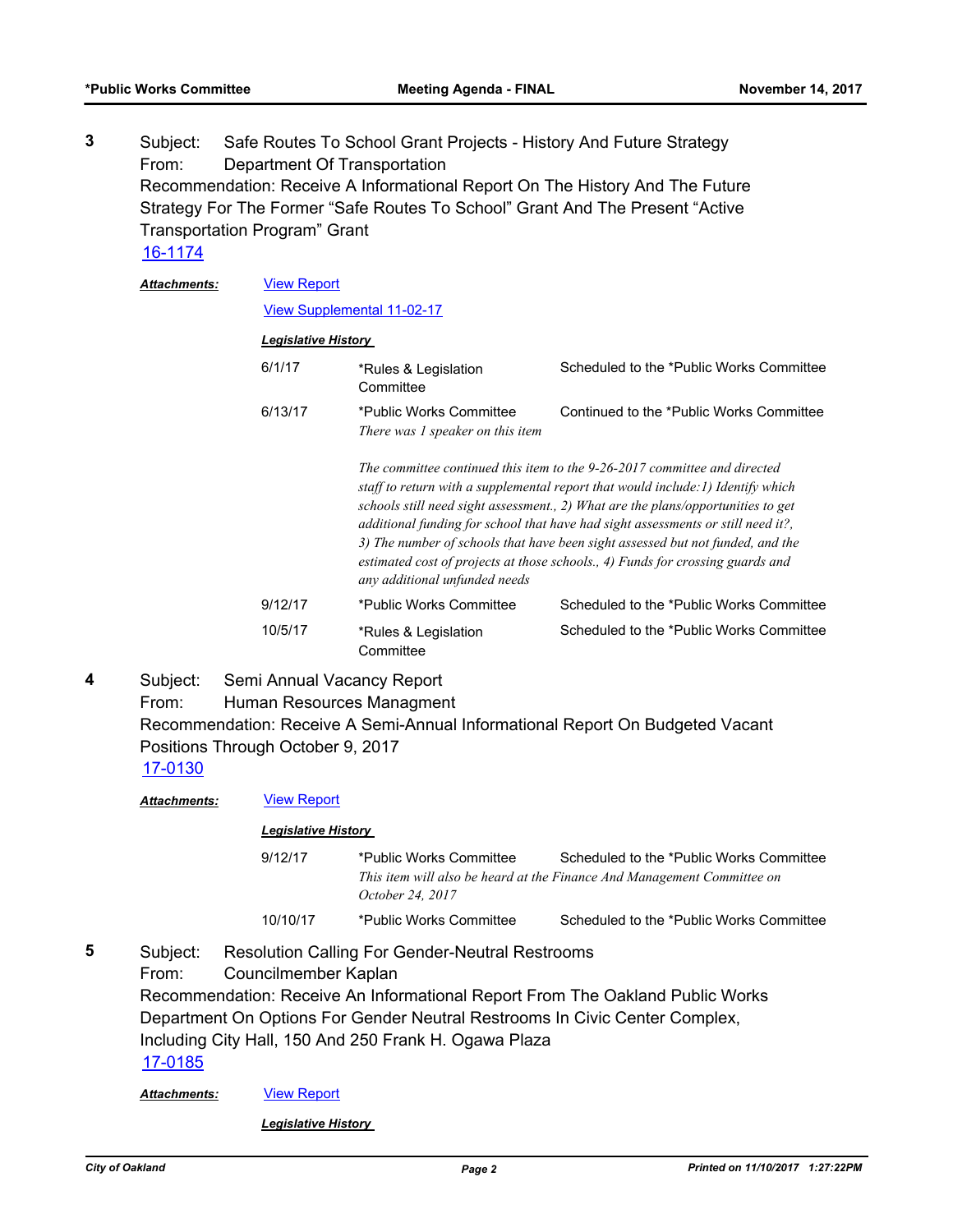9/28/17 \*Rules & Legislation **Committee** 

Scheduled to the \*Public Works Committee

Subject: Acceptance Of California Active Transportation Program Grant From: Department Of Transportation **6**

Recommendation: Adopt A Resolution Authorizing The City Administrator Or Designee To Accept And Appropriate One Million Eight Hundred Ninety-Five Thousand Dollars (\$1,895,000) In Active Transportation Funds Assigned To The Metropolitan Transportation Commission; Commit Matching Funds Of Up To Two Hundred Twenty-Two Thousand Dollars (\$222,000), And; Assure Completion Of The Oakland Safe Routes To School: Crossing To Safety Project

[17-0288](http://oakland.legistar.com/gateway.aspx?m=l&id=/matter.aspx?key=28236)

Attachments: **[View Report](http://oakland.legistar.com/gateway.aspx?M=F&ID=01397af9-cdb3-4d6e-ad05-472919f56b47.pdf)** 

*Legislative History* 

10/26/17 \*Rules & Legislation **Committee** 

Scheduled to the \*Public Works Committee

Subject: Construction Award For Rainbow Recreation Center Renovation & Expansion From: Oakland Public Works Department **7**

Recommendation: Adopt A Resolution Rejecting All Bids, Waiving Further Advertising And Competitive Bidding, Authorizing The City Administrator, Or Designee, To Negotiate, Award And Execute A Construction Contract Without Return To Council For An Amount Not To Exceed Eight Million Seven Hundred Thousand Dollars (\$8,700,000.00) In The Open Market For The Construction Of The Rainbow Recreation Center Renovation And Expansion Project (No. 1000854) In Accordance With The Project Plans And **Specifications** 

[17-0294](http://oakland.legistar.com/gateway.aspx?m=l&id=/matter.aspx?key=28242)

**Attachments: [View Report](http://oakland.legistar.com/gateway.aspx?M=F&ID=e53ce9f8-b73c-4768-b0ef-430707cd3c10.pdf)** 

### *Legislative History*

10/26/17 \*Rules & Legislation **Committee** 

Scheduled to the \*Public Works Committee

- Subject: Construction Of Citywide Pavement Rehabilitation Program **8**
	- From: Oakland Public Works Department

Recommendation: Adopt A Resolution Awarding A Construction Contract To Gallagher And Burk, Inc. The Lowest Responsive And Responsible Bidder For The Construction Of Citywide Pavement Rehabilitation Program (Project No. 1003298 Rebid) In Accordance With Plans And Specifications For The Project And With Contractor's Bid In The Amount Of Eight Million Four Hundred Seventy-Six Thousand Two Hundred Ninety-Three Dollars (\$8,476,293.00)

[17-0295](http://oakland.legistar.com/gateway.aspx?m=l&id=/matter.aspx?key=28243)

### *Attachments:* [View Report](http://oakland.legistar.com/gateway.aspx?M=F&ID=513329c5-620e-421e-a868-fae092da5e17.pdf)

## *Legislative History*

10/26/17 \*Rules & Legislation **Committee** 

Scheduled to the \*Public Works Committee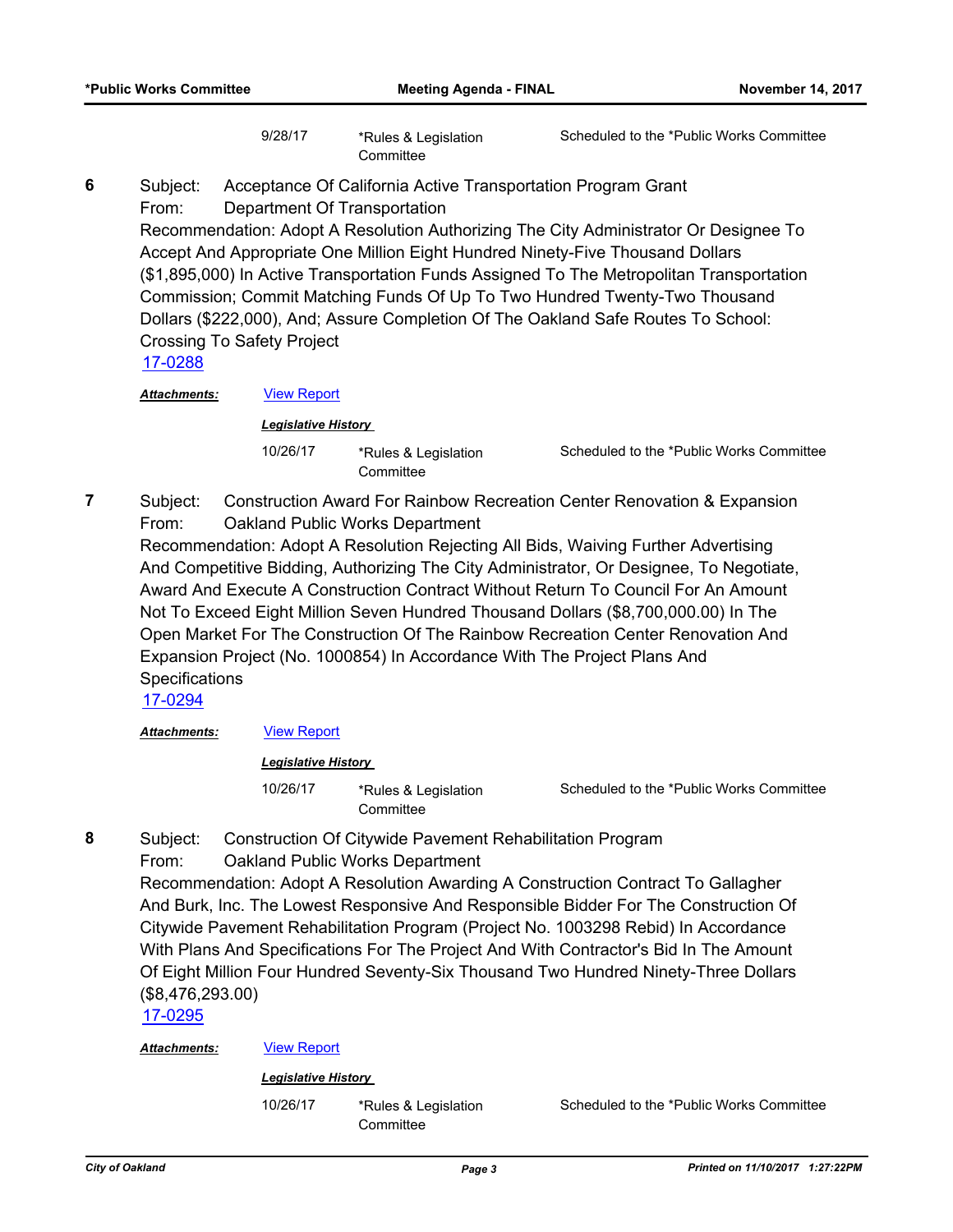## Subject: City And BART Cooperative Agreement From: Department Of Transportation Recommendation: Adopt A Resolution Authorizing The City Administrator To Enter Into A Cooperative Agreement With The San Francisco Bay Area Rapid Transit (BART) District For BART System Modernization Program For 34.5kv Cable Replacement A-Line Ana-Aco (19th Avenue To Coliseum Substations) And M03 (Surface And Tunnel Rail Tracks) Interlocking Projects **9** [17-0296](http://oakland.legistar.com/gateway.aspx?m=l&id=/matter.aspx?key=28244)

*Attachments:* [View Report](http://oakland.legistar.com/gateway.aspx?M=F&ID=7f8dc8d1-0ea9-4784-9745-60460efe0301.pdf)

### *Legislative History*

10/26/17 \*Rules & Legislation **Committee** 

Scheduled to the \*Public Works Committee

- Subject: LAMMPS Streetscape Project **10**
	- From: Department of Transportation

Recommendation: Adopt A Resolution Authorizing The City Administrator To Award A Construction Contract To Ray's Electric, The Lowest Responsive And Responsible Bidder, In Accordance With Project Plans And Specifications For The Laurel Access To Mills, Maxwell Park & Seminary ("LAMMPS") Streetscape Project (Project Number 1000634) And With Contractor's Bid In The Amount Of Six Million Four Hundred Seventy-Six Thousand Nine Hundred Ninety Five Dollars And Fifty Cents (\$6,476,995.50) [17-0297](http://oakland.legistar.com/gateway.aspx?m=l&id=/matter.aspx?key=28245)

### *Attachments:* [View Report](http://oakland.legistar.com/gateway.aspx?M=F&ID=a5f1e311-9a4a-4565-9887-2bd302e5d0d6.pdf)

## *Legislative History*

10/26/17 \*Rules & Legislation **Committee** 

Subject: Report Regarding City Hall Security Enhancements From: Oakland Public Works Department Recommendation: Receive A Report with Recommendations To Select One Of Two Options To Enhance Security At City Hall, And Direct Oakland Public Works (OPW) To Work With The Finance Department To Identify Funding **11** [17-0317](http://oakland.legistar.com/gateway.aspx?m=l&id=/matter.aspx?key=28264)

*Attachments:* [View Report](http://oakland.legistar.com/gateway.aspx?M=F&ID=461f874c-5c4c-419c-86a5-b984852b3221.pdf)

## *Legislative History*

11/2/17 \*Rules & Legislation

**Committee** 

Scheduled to the \*Public Works Committee

Scheduled to the \*Public Works Committee

## **Open Forum (TOTAL TIME AVAILABLE: 15 MINUTES)**

## **Adjournment**